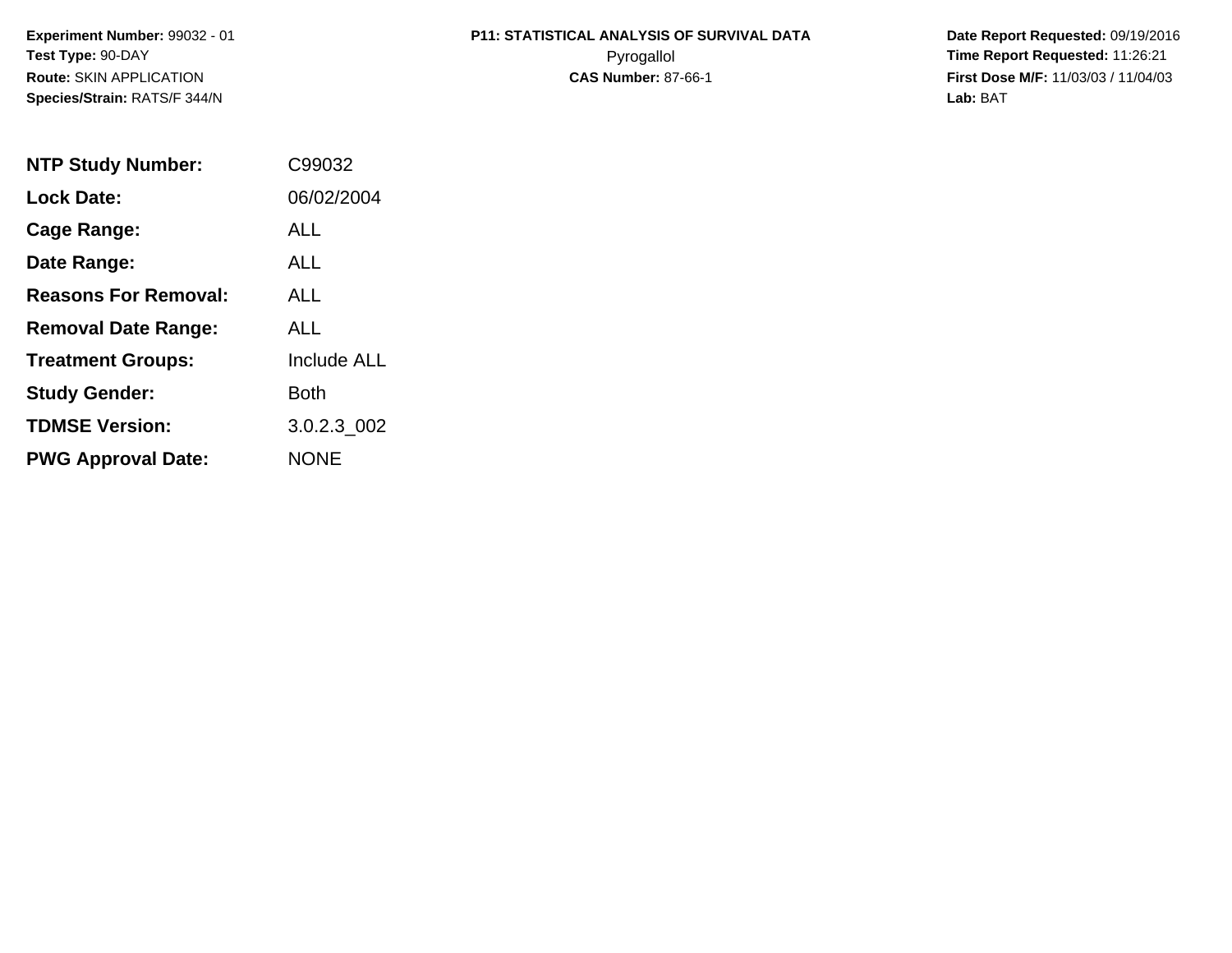**Date Report Requested:** 09/19/2016 Pyrogallol **Time Report Requested:** 11:26:21 **First Dose M/F:** 11/03/03 / 11/04/03<br>**Lab:** BAT **Lab:** BAT

### **MALE RATS**

FIRST TERMINAL SACRIFICE AT **93** DAYS

INDIVIDUAL SURVIVAL TIMES (DAYS)

| $DOSE = 0$ MG/KG                                                    |                     |                   |                    |
|---------------------------------------------------------------------|---------------------|-------------------|--------------------|
| <b>TOTAL 10</b>                                                     | UNCENSORED DEATHS 0 | CENSORED DEATHS 0 | <b>TERMINAL 10</b> |
| UNCENSORED DEATH DAYS<br>None<br><b>CENSORED DEATH DAYS</b><br>None |                     |                   |                    |
| $DOSE = 9.5 MG/KG$                                                  |                     |                   |                    |
| <b>TOTAL 10</b>                                                     | UNCENSORED DEATHS 0 | CENSORED DEATHS 0 | <b>TERMINAL 10</b> |
| UNCENSORED DEATH DAYS<br>None<br><b>CENSORED DEATH DAYS</b><br>None |                     |                   |                    |
| $DOSE = 18.75 MG/KG$                                                |                     |                   |                    |
| <b>TOTAL 10</b>                                                     | UNCENSORED DEATHS 0 | CENSORED DEATHS 0 | <b>TERMINAL 10</b> |
| UNCENSORED DEATH DAYS<br>None<br><b>CENSORED DEATH DAYS</b><br>None |                     |                   |                    |
| $DOSE = 37.5 MG/KG$                                                 |                     |                   |                    |
| <b>TOTAL 10</b>                                                     | UNCENSORED DEATHS 0 | CENSORED DEATHS 0 | <b>TERMINAL 10</b> |
| UNCENSORED DEATH DAYS<br>None<br><b>CENSORED DEATH DAYS</b><br>None |                     |                   |                    |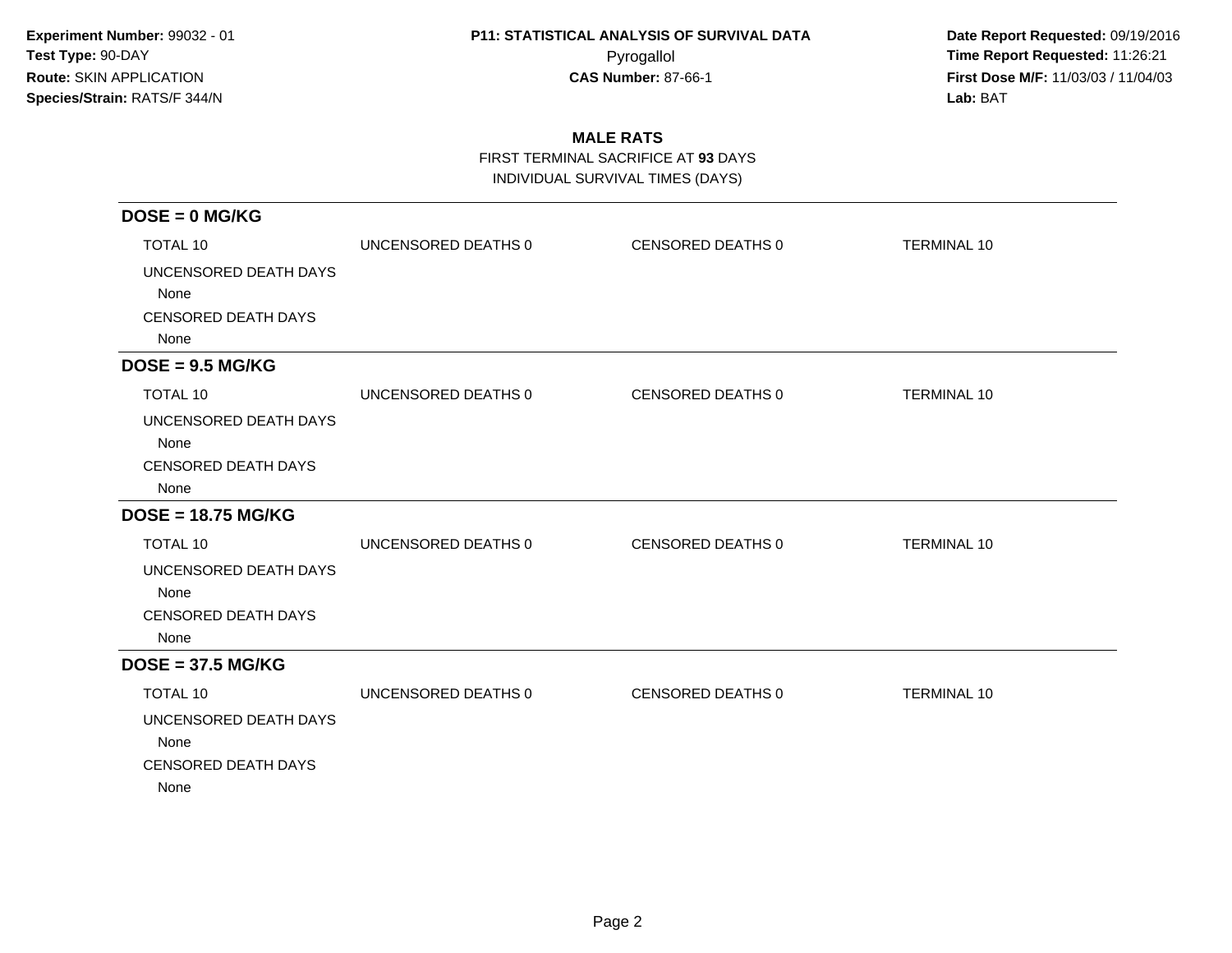**Date Report Requested:** 09/19/2016 Pyrogallol **Time Report Requested:** 11:26:21 **First Dose M/F:** 11/03/03 / 11/04/03<br>**Lab:** BAT **Lab:** BAT

### **MALE RATS**

 FIRST TERMINAL SACRIFICE AT **93** DAYSINDIVIDUAL SURVIVAL TIMES (DAYS)

| $DOSE = 75 MG/KG$                  |                     |                   |                    |
|------------------------------------|---------------------|-------------------|--------------------|
| TOTAL 10                           | UNCENSORED DEATHS 0 | CENSORED DEATHS 0 | <b>TERMINAL 10</b> |
| UNCENSORED DEATH DAYS<br>None      |                     |                   |                    |
| <b>CENSORED DEATH DAYS</b>         |                     |                   |                    |
| None                               |                     |                   |                    |
| $DOSE = 150 MG/KG$                 |                     |                   |                    |
| TOTAL 10                           | UNCENSORED DEATHS 0 | CENSORED DEATHS 0 | <b>TERMINAL 10</b> |
| UNCENSORED DEATH DAYS<br>None      |                     |                   |                    |
| <b>CENSORED DEATH DAYS</b><br>None |                     |                   |                    |
|                                    |                     |                   |                    |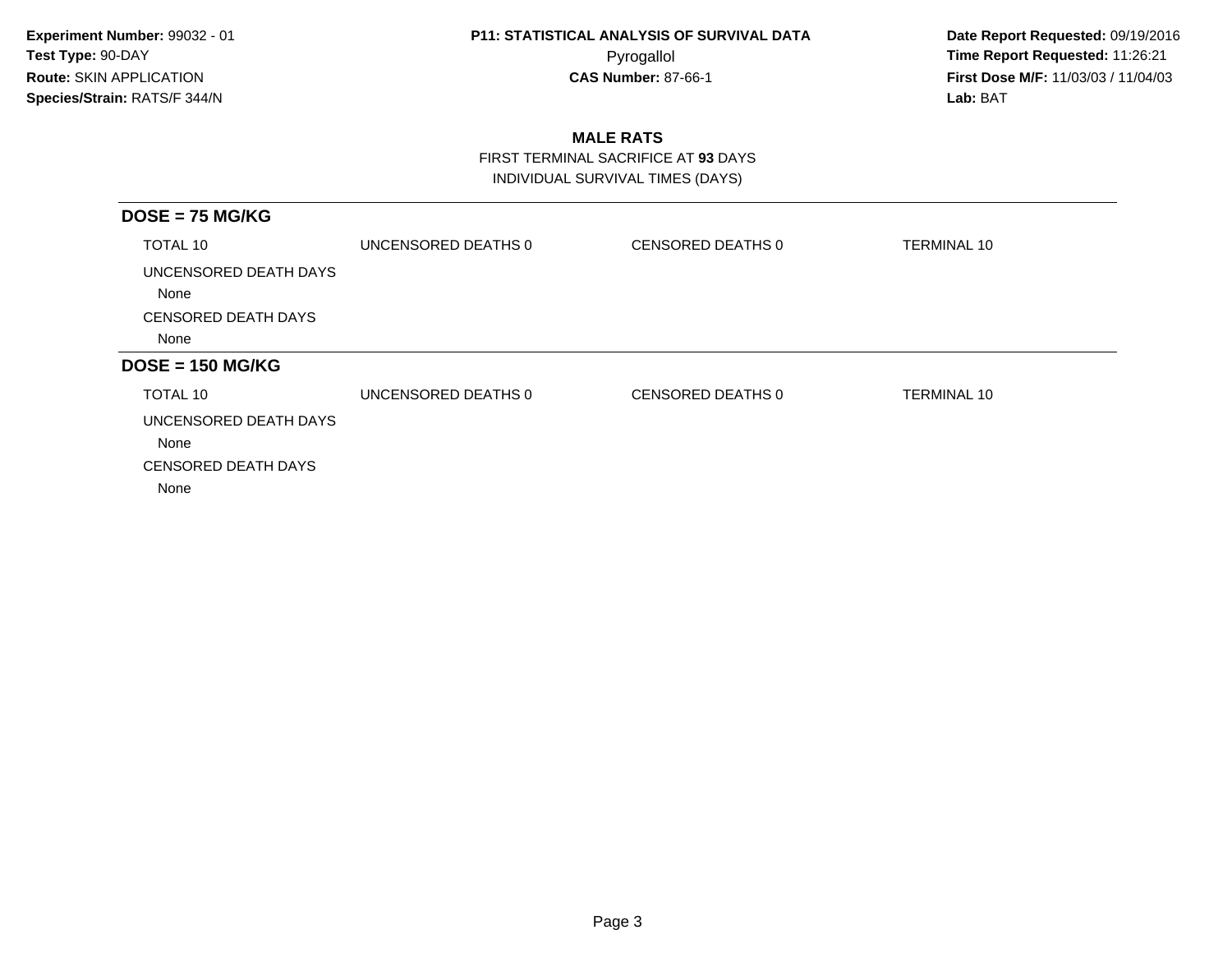## **P11: STATISTICAL ANALYSIS OF SURVIVAL DATA**

 **Date Report Requested:** 09/19/2016 Pyrogallol **Time Report Requested:** 11:26:21 **First Dose M/F:** 11/03/03 / 11/04/03<br>**Lab:** BAT **Lab:** BAT

#### **MALE RATS**

FIRST TERMINAL SACRIFICE AT **93** DAYS

|                    |       |       |       |       | <b>KAPLAN-MEIER SURVIVAL PROBABILITY ESTIMATES (%)</b> |       |       |       |       |       |  |
|--------------------|-------|-------|-------|-------|--------------------------------------------------------|-------|-------|-------|-------|-------|--|
| <b>DOSE</b>        |       |       |       |       | TIME (DAYS)                                            |       |       |       |       |       |  |
|                    | 10    | 20    | 30    | 40    | 50                                                     | 60    | 70    | 80    | 90    | 93(A) |  |
| 0 MG/KG            | 100.0 | 100.0 | 100.0 | 100.0 | 100.0                                                  | 100.0 | 100.0 | 100.0 | 100.0 | 100.0 |  |
| <b>9.5 MG/KG</b>   | 100.0 | 100.0 | 100.0 | 100.0 | 100.0                                                  | 100.0 | 100.0 | 100.0 | 100.0 | 100.0 |  |
| <b>18.75 MG/KG</b> | 100.0 | 100.0 | 100.0 | 100.0 | 100.0                                                  | 100.0 | 100.0 | 100.0 | 100.0 | 100.0 |  |
| 37.5 MG/KG         | 100.0 | 100.0 | 100.0 | 100.0 | 100.0                                                  | 100.0 | 100.0 | 100.0 | 100.0 | 100.0 |  |
| <b>75 MG/KG</b>    | 100.0 | 100.0 | 100.0 | 100.0 | 100.0                                                  | 100.0 | 100.0 | 100.0 | 100.0 | 100.0 |  |
| <b>150 MG/KG</b>   | 100.0 | 100.0 | 100.0 | 100.0 | 100.0                                                  | 100.0 | 100.0 | 100.0 | 100.0 | 100.0 |  |

<sup>(</sup>A) FIRST TERMINAL SACRIFICE<br>(B) THE FIRST ENTRY IS THE TREND TEST (TARONE, 1975) RESULT. SUBSEQUENT ENTRIES ARE THE RESULTS OF PAIRWISE TESTS (COX, 1972). NEGATIVE TRENDS ARE INDICATED BY "N".<br>(C) MEAN OF ALL UNCENSORED D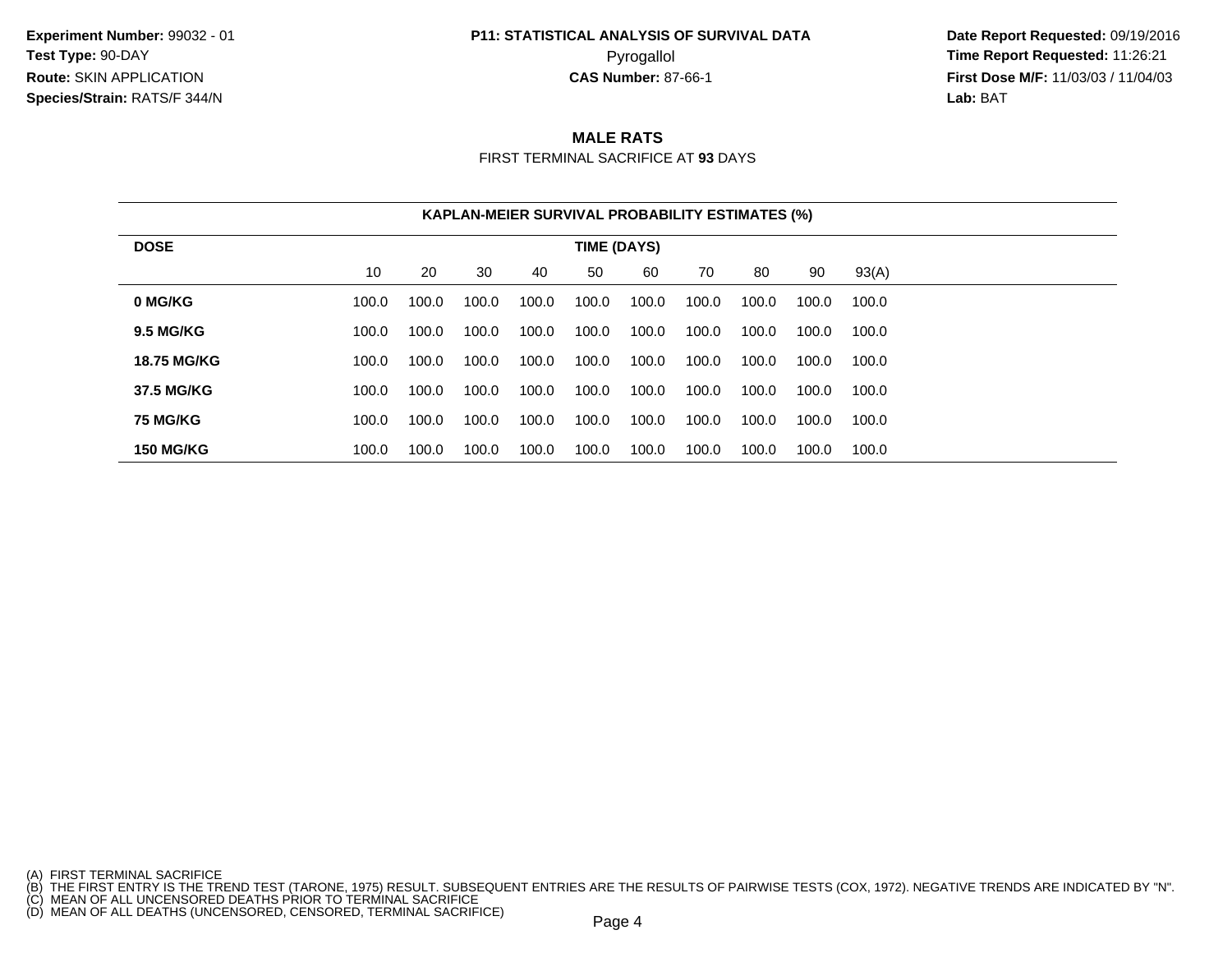**Date Report Requested:** 09/19/2016 Pyrogallol **Time Report Requested:** 11:26:21 **First Dose M/F:** 11/03/03 / 11/04/03<br>**Lab:** BAT **Lab:** BAT

### **MALE RATS**

FIRST TERMINAL SACRIFICE AT **93** DAYS

#### **SURVIVAL SUMMARY STATISTICS**

| <b>DOSE</b>                                                         | 0 MG/KG       | 9.5 MG/KG     | 18.75 MG/KG   | 37.5 MG/KG    |
|---------------------------------------------------------------------|---------------|---------------|---------------|---------------|
| SURVIVAL AT END OF STUDY<br>(KAPLAN-MEIER)                          | 100.0%        | 100.0%        | 100.0%        | 100.0%        |
| <b>SIGNIFICANCE (B)</b><br>(LIFE TABLE)                             | -----         | -----         | -----         | -----         |
| <b>MEAN DAY OF</b><br><b>NATURAL DEATHS (C)</b><br>(STANDARD ERROR) | $\cdot$       | ι٠.           |               | ι٠,           |
| <b>MEAN LIFE SPAN (D)</b><br>(STANDARD ERROR)                       | 93.0<br>(0.0) | 93.0<br>(0.0) | 93.0<br>(0.0) | 93.0<br>(0.0) |

| <b>DOSE</b>                                                         | 75 MG/KG      | 150 MG/KG          |  |
|---------------------------------------------------------------------|---------------|--------------------|--|
| SURVIVAL AT END OF STUDY<br>(KAPLAN-MEIER)                          | 100.0%        | 100.0%             |  |
| <b>SIGNIFICANCE (B)</b><br>(LIFE TABLE)                             | -----         | -----              |  |
| <b>MEAN DAY OF</b><br><b>NATURAL DEATHS (C)</b><br>(STANDARD ERROR) | (.)           | $\left( . \right)$ |  |
| <b>MEAN LIFE SPAN (D)</b><br>(STANDARD ERROR)                       | 93.0<br>(0.0) | 93.0<br>(0.0)      |  |

(A) FIRST TERMINAL SACRIFICE<br>(B) THE FIRST ENTRY IS THE TREND TEST (TARONE, 1975) RESULT. SUBSEQUENT ENTRIES ARE THE RESULTS OF PAIRWISE TESTS (COX, 1972). NEGATIVE TRENDS ARE INDICATED BY "N".<br>(C) MEAN OF ALL UNCENSORED D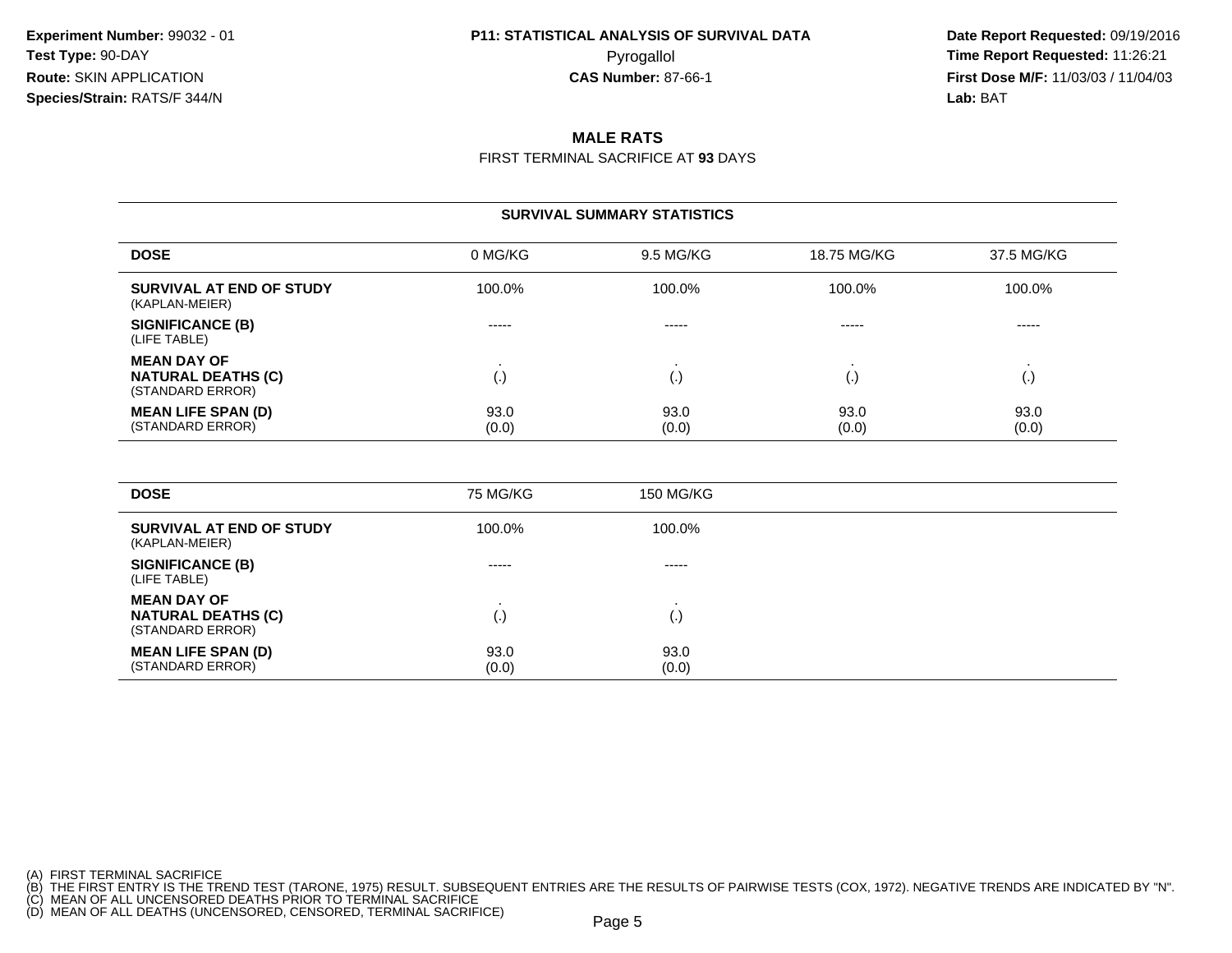**Date Report Requested:** 09/19/2016 Pyrogallol **Time Report Requested:** 11:26:21 **First Dose M/F:** 11/03/03 / 11/04/03<br>**Lab:** BAT **Lab:** BAT

### **FEMALE RATS**

FIRST TERMINAL SACRIFICE AT **93** DAYS

INDIVIDUAL SURVIVAL TIMES (DAYS)

| $DOSE = 0$ MG/KG                   |                     |                   |                    |
|------------------------------------|---------------------|-------------------|--------------------|
| <b>TOTAL 10</b>                    | UNCENSORED DEATHS 1 | CENSORED DEATHS 0 | <b>TERMINAL 9</b>  |
| UNCENSORED DEATH DAYS<br>43        |                     |                   |                    |
| <b>CENSORED DEATH DAYS</b>         |                     |                   |                    |
| None                               |                     |                   |                    |
| $DOSE = 9.5 MG/KG$                 |                     |                   |                    |
| TOTAL 10                           | UNCENSORED DEATHS 0 | CENSORED DEATHS 0 | <b>TERMINAL 10</b> |
| UNCENSORED DEATH DAYS              |                     |                   |                    |
| None                               |                     |                   |                    |
| <b>CENSORED DEATH DAYS</b><br>None |                     |                   |                    |
| $DOSE = 18.75 MG/KG$               |                     |                   |                    |
| <b>TOTAL 10</b>                    | UNCENSORED DEATHS 0 | CENSORED DEATHS 0 | <b>TERMINAL 10</b> |
| UNCENSORED DEATH DAYS              |                     |                   |                    |
| None                               |                     |                   |                    |
| <b>CENSORED DEATH DAYS</b>         |                     |                   |                    |
| None                               |                     |                   |                    |
| $DOSE = 37.5 MG/KG$                |                     |                   |                    |
| <b>TOTAL 10</b>                    | UNCENSORED DEATHS 0 | CENSORED DEATHS 0 | <b>TERMINAL 10</b> |
| UNCENSORED DEATH DAYS              |                     |                   |                    |
| None                               |                     |                   |                    |
| <b>CENSORED DEATH DAYS</b>         |                     |                   |                    |
| None                               |                     |                   |                    |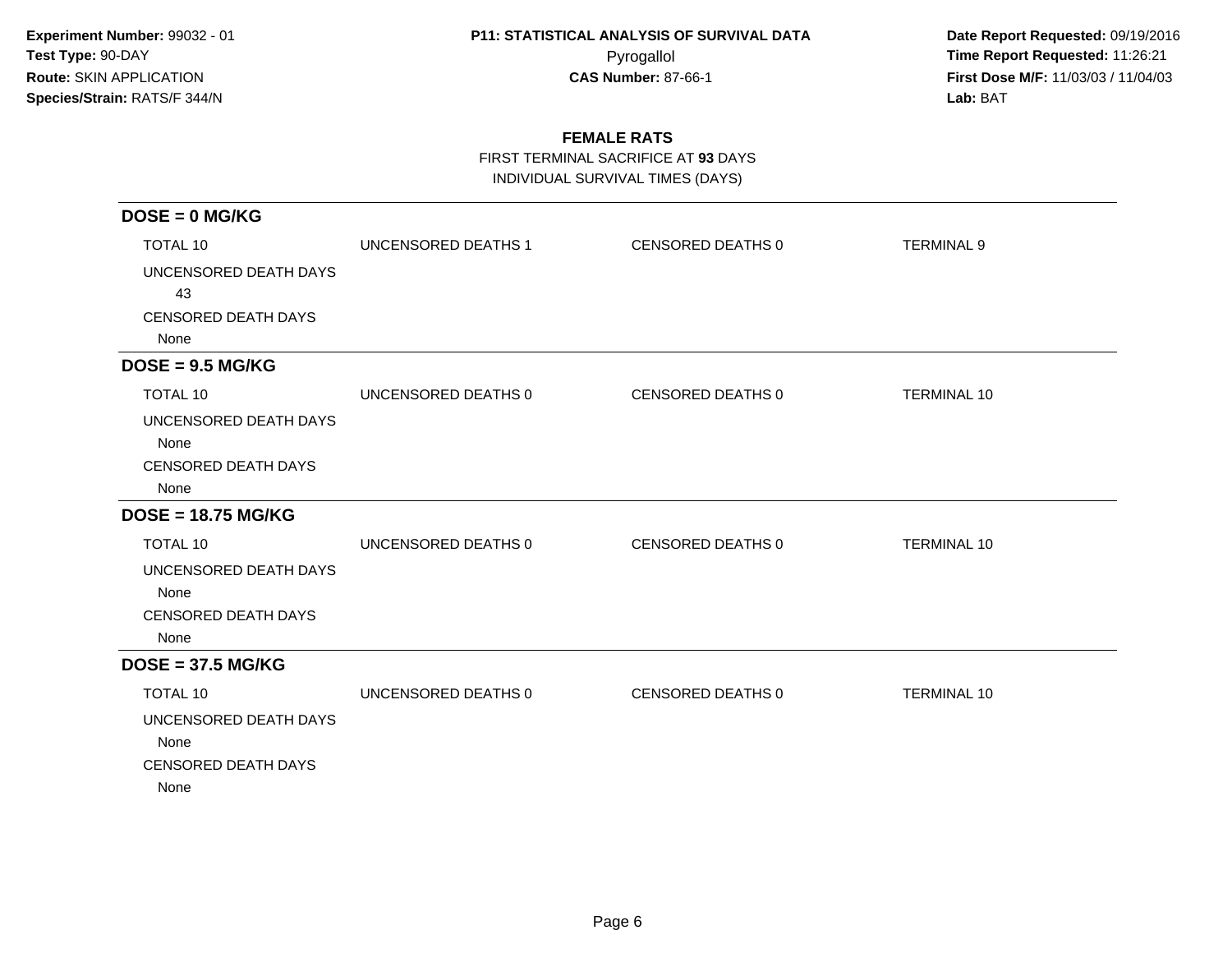**Date Report Requested:** 09/19/2016 Pyrogallol **Time Report Requested:** 11:26:21 **First Dose M/F:** 11/03/03 / 11/04/03<br>**Lab:** BAT **Lab:** BAT

### **FEMALE RATS**

 FIRST TERMINAL SACRIFICE AT **93** DAYSINDIVIDUAL SURVIVAL TIMES (DAYS)

| UNCENSORED DEATHS 0 | CENSORED DEATHS 0 | <b>TERMINAL 10</b> |
|---------------------|-------------------|--------------------|
|                     |                   |                    |
|                     |                   |                    |
|                     |                   |                    |
|                     |                   |                    |
| UNCENSORED DEATHS 0 | CENSORED DEATHS 0 | TERMINAL 10        |
|                     |                   |                    |
|                     |                   |                    |
|                     |                   |                    |
|                     |                   |                    |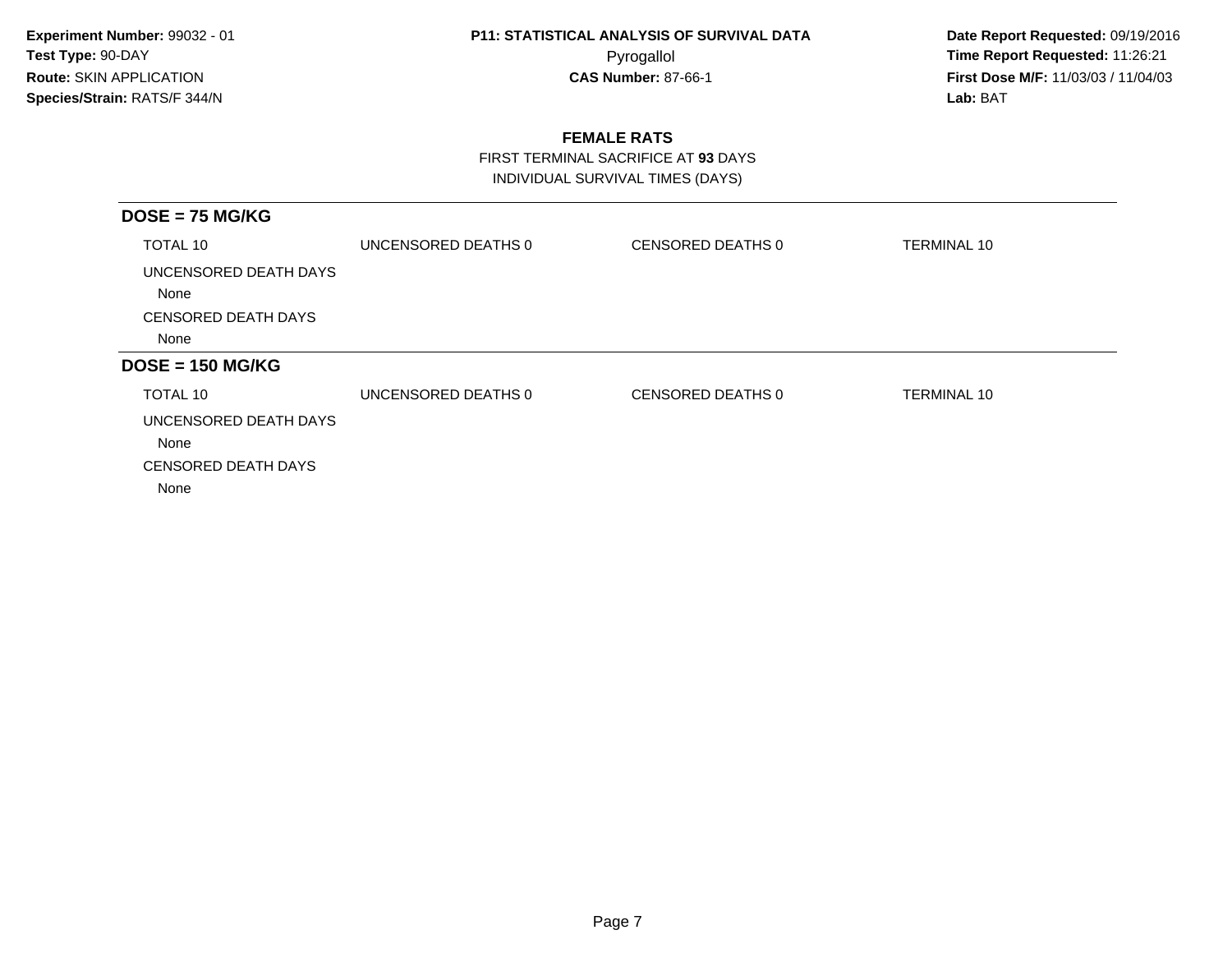## **P11: STATISTICAL ANALYSIS OF SURVIVAL DATA**

 **Date Report Requested:** 09/19/2016 Pyrogallol **Time Report Requested:** 11:26:21 **First Dose M/F:** 11/03/03 / 11/04/03<br>**Lab:** BAT **Lab:** BAT

#### **FEMALE RATS**

FIRST TERMINAL SACRIFICE AT **93** DAYS

|                    |       |       |       |       |             | <b>KAPLAN-MEIER SURVIVAL PROBABILITY ESTIMATES (%)</b> |       |       |       |       |
|--------------------|-------|-------|-------|-------|-------------|--------------------------------------------------------|-------|-------|-------|-------|
| <b>DOSE</b>        |       |       |       |       | TIME (DAYS) |                                                        |       |       |       |       |
|                    | 10    | 20    | 30    | 40    | 50          | 60                                                     | 70    | 80    | 90    | 93(A) |
| 0 MG/KG            | 100.0 | 100.0 | 100.0 | 100.0 | 90.0        | 90.0                                                   | 90.0  | 90.0  | 90.0  | 90.0  |
| <b>9.5 MG/KG</b>   | 100.0 | 100.0 | 100.0 | 100.0 | 100.0       | 100.0                                                  | 100.0 | 100.0 | 100.0 | 100.0 |
| <b>18.75 MG/KG</b> | 100.0 | 100.0 | 100.0 | 100.0 | 100.0       | 100.0                                                  | 100.0 | 100.0 | 100.0 | 100.0 |
| 37.5 MG/KG         | 100.0 | 100.0 | 100.0 | 100.0 | 100.0       | 100.0                                                  | 100.0 | 100.0 | 100.0 | 100.0 |
| <b>75 MG/KG</b>    | 100.0 | 100.0 | 100.0 | 100.0 | 100.0       | 100.0                                                  | 100.0 | 100.0 | 100.0 | 100.0 |
| <b>150 MG/KG</b>   | 100.0 | 100.0 | 100.0 | 100.0 | 100.0       | 100.0                                                  | 100.0 | 100.0 | 100.0 | 100.0 |

- 
- 

<sup>(</sup>A) FIRST TERMINAL SACRIFICE<br>(B) THE FIRST ENTRY IS THE TREND TEST (TARONE, 1975) RESULT. SUBSEQUENT ENTRIES ARE THE RESULTS OF PAIRWISE TESTS (COX, 1972). NEGATIVE TRENDS ARE INDICATED BY "N".<br>(C) MEAN OF ALL UNCENSORED D